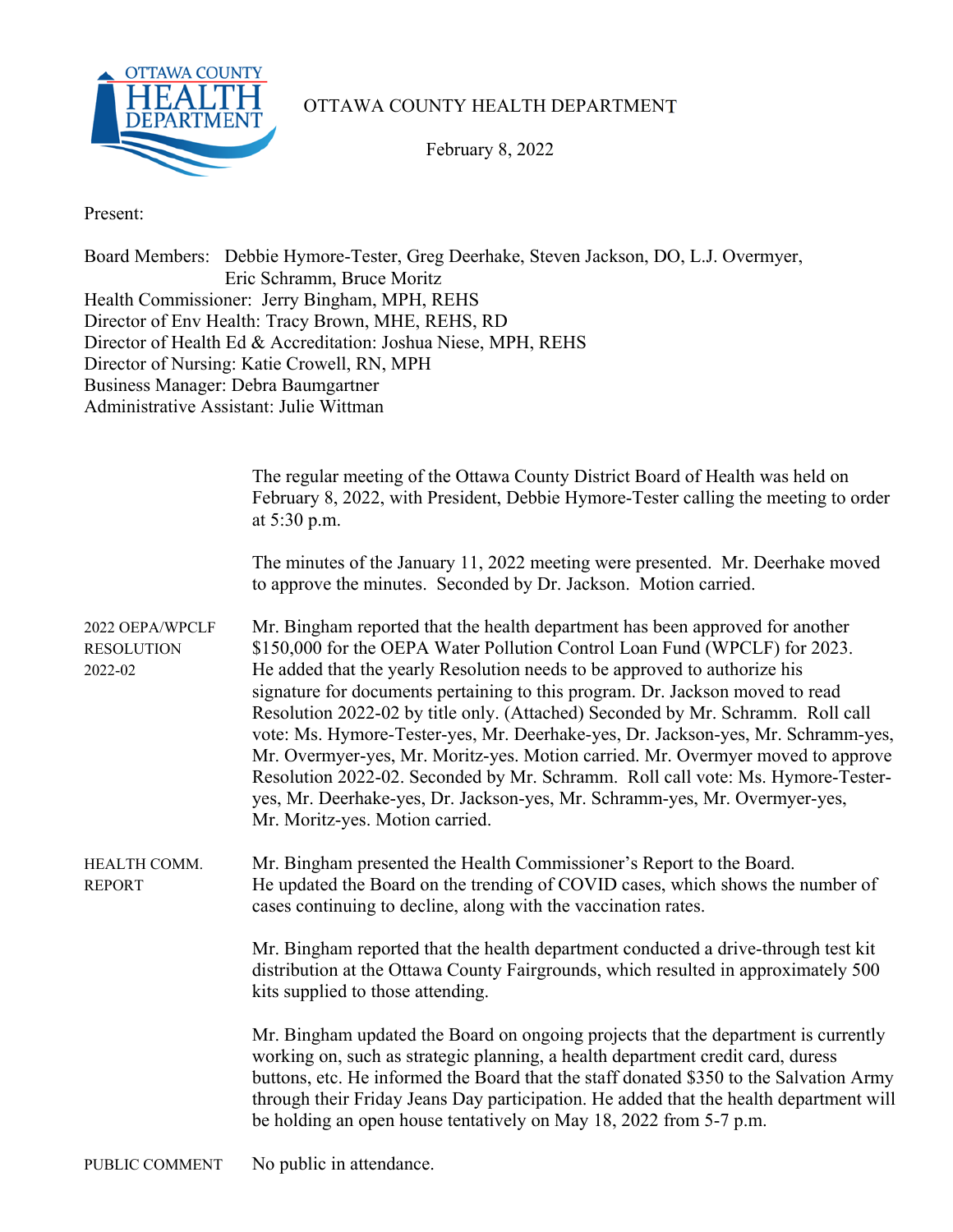| <b>DIVISION REPORTS</b><br>1. Nursing | Ms. Crowell explained that attendance in COVID vaccine clinics has been down, so<br>scheduling has been taken off-line and will be done over the phone. She updated the<br>Board on the electronic charting system, which has been going very well, and<br>additional improvements that she is planning for the clinics.                                                                                           |
|---------------------------------------|--------------------------------------------------------------------------------------------------------------------------------------------------------------------------------------------------------------------------------------------------------------------------------------------------------------------------------------------------------------------------------------------------------------------|
| 2. Env Health                         | Ms. Brown informed the Board that the 2022 Mosquito Grant has been submitted to<br>the Ohio Department of Health and updated the group on food applications and<br>WPCLF progress.                                                                                                                                                                                                                                 |
| 3. Health Ed/Accred                   | Mr. Niese presented a graph showing 34% progress toward PHAB accreditation,<br>which shows the amount of information uploaded into the online system, but is not a<br>true reflection of completed items. He updated the Board on the Community Health<br>Improvement Plan (CHIP) and the needs assessment survey that the staff will be<br>completing to help determine goals for the Workforce Development Plan. |
| FINANCIAL REPORT                      | Ms. Baumgartner presented the January 2022 Board of Health Financial Report.                                                                                                                                                                                                                                                                                                                                       |
| 1. 2022 Additional<br>Appropriations  | Ms. Baumgartner recommended the Board approve the 2022 Additional<br>Appropriations. (Attached) Dr. Jackson moved to approve the Additional<br>Appropriations as presented. Seconded by Mr. Deerhake. Motion carried.                                                                                                                                                                                              |
| 2. Final Year End<br>Transfers        | Ms. Baumgartner recommended the Board approve the 2022 Final Year End<br>Fund Transfers. (Attached) Mr. Schramm moved to approve the Fund Transfers as<br>presented. Seconded by Mr. Overmyer. Motion carried.                                                                                                                                                                                                     |
| PERSONNEL<br>1. D. Ekleberry-Hire     | Mr. Bingham stated that Deborah Ekleberry, RN, has been selected to fill the vacant<br>part-time Registered Nurse Position, effective January 26, 2022. Mr. Overmyer<br>moved to hire Deborah Ekleberry, RN, as a part-time Registered Nurse. Seconded by<br>Mr. Schramm. Motion carried.                                                                                                                          |
| 1. 2022 HR Contract                   | GRANTS/CONTRACTS Mr. Bingham requested authorization to apply/reapply for the following:<br>HR Contract reapplication with the Ottawa County Commissioners. Mr. Overmyer<br>moved to authorize Mr. Bingham to renew the HR Contract with the Ottawa County<br>Commissioners. Seconded by Dr. Jackson. Motion carried.                                                                                              |
| 2. 2022 IT Contract                   | IT Contract reapplication with the Ottawa County Commissioners. Mr. Deerhake<br>moved to authorize Mr. Bingham to renew the IT Contract with the Ottawa County<br>Commissioners. Seconded by Mr. Schramm. Motion carried.                                                                                                                                                                                          |
| 3. B-C-S Bd of Ed-POD                 | The contract with the Benton-Carroll-Salem Board of Education to conduct a Point of<br>Dispensing (POD) at their location is in need of updating. Mr. Moritz moved to<br>authorize Mr. Bingham to enter into a revised contract with the Benton-Carroll-Salem<br>Board of Education to utilize the high school as a potential POD location. Seconded<br>by Mr. Overmyer. Motion carried.                           |
| 4. 2022 MHRSB Cont.                   | The previous contract will end June 30, 2022. This would be an application to<br>continue leading the Prevention Coalition. Dr. Jackson moved to authorize                                                                                                                                                                                                                                                         |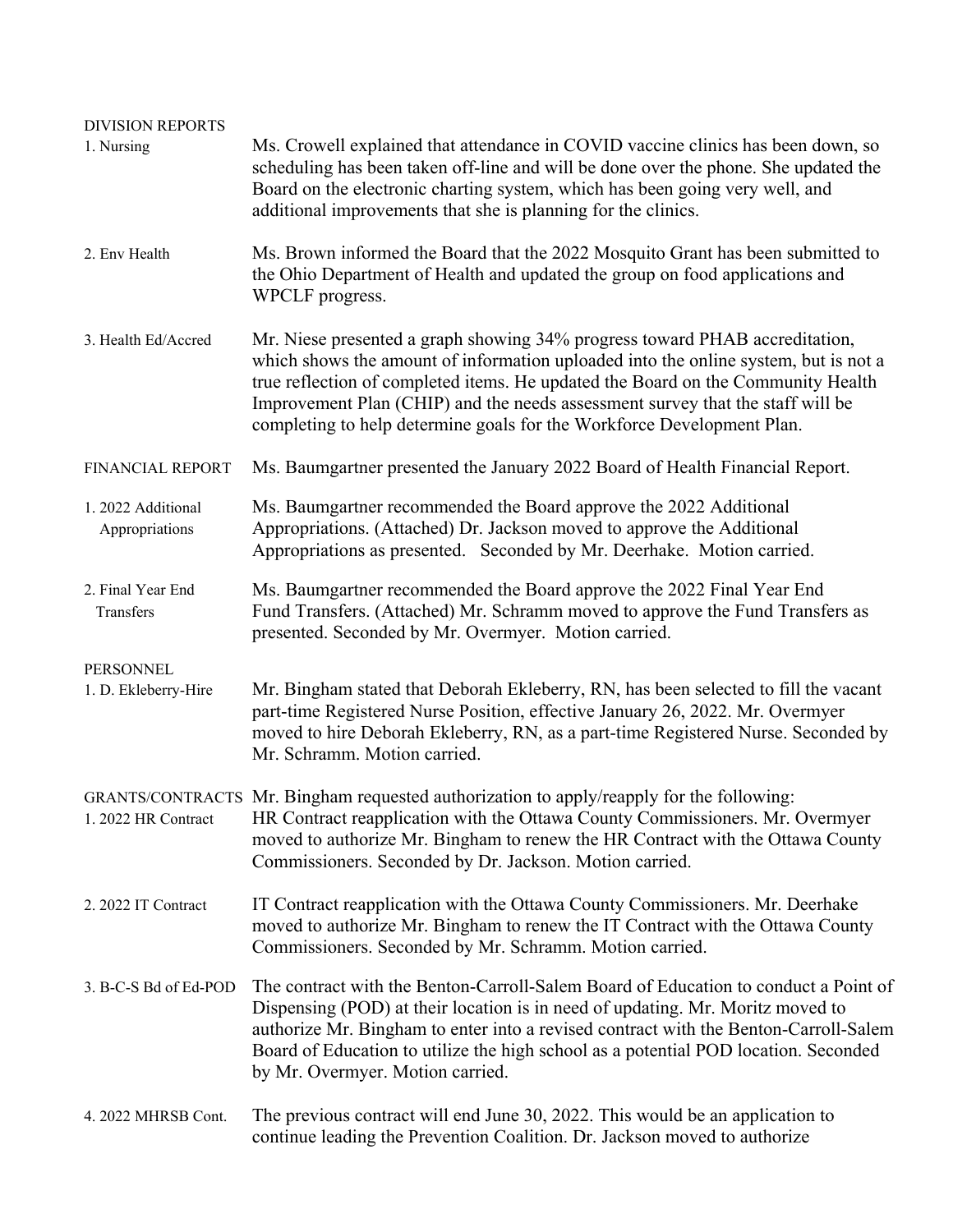|                                         | Mr. Bingham to reapply for the contract to continue to spearhead the Prevention<br>Coalition. Seconded by Mr. Schramm. Motion carried.                                                                                                                                                                |  |  |  |
|-----------------------------------------|-------------------------------------------------------------------------------------------------------------------------------------------------------------------------------------------------------------------------------------------------------------------------------------------------------|--|--|--|
| 5. 2023 GV Grant                        | A reapplication to the Ohio Department of Health (ODH) for the 2023 Get<br>Vaccinated (GV) Grant. Mr. Schramm authorized Mr. Bingham to reapply to ODH<br>for the GV Grant. Seconded by Mr. Overmyer. Motion carried.                                                                                 |  |  |  |
| 6. 2023 TU Grant                        | An application to the Ohio Department of Health for the 2023 Tobacco Prevention<br>and Cessation Program (TU) Grant. Dr. Jackson moved to authorize Mr. Bingham to<br>apply to ODH for the 2023 Tobacco Prevention and Cessation Program Grant.<br>Seconded by Mr. Schramm. Motion carried.           |  |  |  |
| <b>BRANDING POLICY</b>                  | Mr. Niese presented the revised Ottawa County Health Department Branding Policy,<br>which now includes the new department logo. Dr. Jackson moved to approve the<br>updated Branding Policy. Seconded by Mr. Schramm. Motion carried.                                                                 |  |  |  |
| <b>ALL STAFF</b><br><b>TRAINING DAY</b> | Mr. Bingham requested Board approval to close the Ottawa County Health<br>Department on April 15, 2022, to conduct staff training. Dr. Jackson authorized<br>Mr. Bingham to close the health department on April 15, 2022 for an all-staff training<br>day. Seconded by Mr. Deerhake. Motion carried. |  |  |  |
| <b>MEETINGS</b>                         | Mr. Overmyer moved to approve attendance at the following meetings:                                                                                                                                                                                                                                   |  |  |  |
|                                         | 02/11/22<br>WIC Directors' Meeting – Findlay (K Crowell)<br>OSS Joint Solid Waste Management District Policy Meeting -<br>02/22/22<br>Fremont (Bingham)                                                                                                                                               |  |  |  |
|                                         | Seconded by Mr. Schramm. Motion carried.                                                                                                                                                                                                                                                              |  |  |  |
| <b>BILL APPROVALS</b>                   | Mr. Schramm moved to pay the bills. (Attached) Seconded by Mr. Overmyer. Motion<br>carried.                                                                                                                                                                                                           |  |  |  |
|                                         | Next Meeting Date<br>March 8, 2022 at 5:30 p.m.<br>District Advisory Council<br>March 10, 2022 at 6:00 p.m.                                                                                                                                                                                           |  |  |  |
|                                         | Being no further business, the meeting was adjourned.                                                                                                                                                                                                                                                 |  |  |  |
|                                         | Respectfully Submitted,                                                                                                                                                                                                                                                                               |  |  |  |
|                                         | Gerald W. Bingham, MPH, REHS<br>Debbie Hymore-Tester<br><b>Board President</b><br><b>Health Commissioner</b><br>Secretary                                                                                                                                                                             |  |  |  |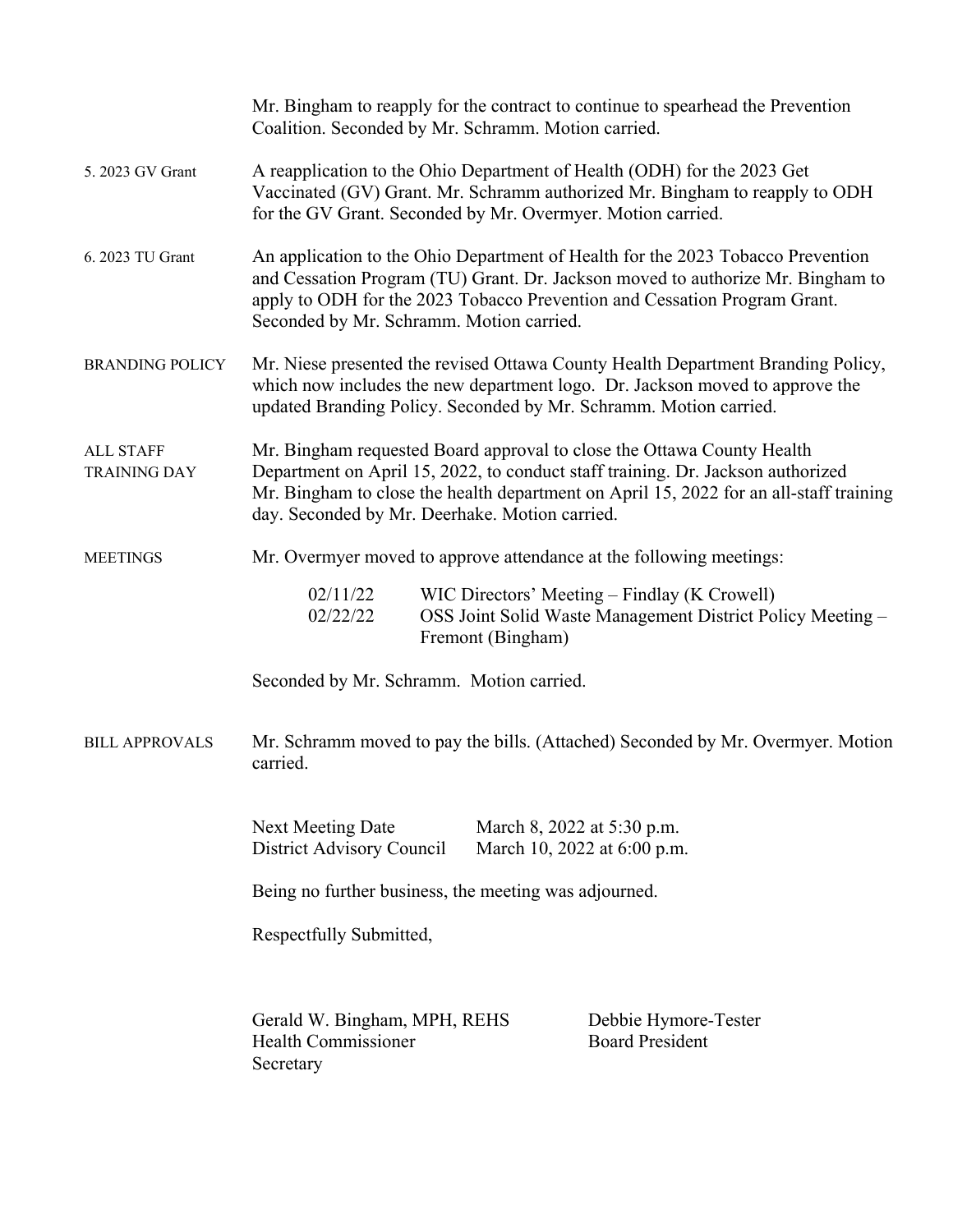# **RESOLUTION 2022-02**

## **A Resolution Authorizing Gerald W. Bingham, Jr., Health Commissioner, To Apply For, Accept, and Enter Into A Water Pollution Control Loan Fund Agreement On Behalf of the Ottawa County District Board of Health For the Repair and Replacement of Home Sewage Treatment Systems**

Whereas the Ottawa County District Board of Health seeks to repair and/or replace failing home sewage treatment systems; and

Whereas the Ottawa County District Board of Health intends to apply to the Water Pollution Control Loan Fund (WPCLF) for the repair and/or replacement of failing home sewage treatment systems; and

Whereas, the Ohio Water Pollution Control Loan Fund requires the government authority to pass legislation for application of a loan and the execution of a WPCLF assistance agreement;

Therefore, be it resolved by the Ottawa County District Board of Health, Port Clinton, Ohio:

That Gerald W. Bingham, Jr., Health Commissioner, is hereby authorized to apply for a WPCLF assistance agreement, sign all documents for and enter into a Water Pollution Control Loan Fund with the Ohio Environmental Protection Agency for the repair and/or replacement of failing home sewage treatment systems on behalf of the Ottawa County District Board of Health, Port Clinton, Ohio.

Furthermore, Gerald W. Bingham, Jr., Health Commissioner, is hereby authorized to enter into any and all contracts connected with the WPCLF Program.

#### **This resolution shall take effect and be in force from and after the earliest period allowed by law.**

Roll call vote: Ms. Hymore-Tester-\_\_\_\_; Mr. Deerhake-\_\_\_\_; Dr. Jackson-\_\_\_\_; Mr. Schramm-\_\_\_\_\_\_, Mr. Overmyer-\_\_\_\_\_; Mr. Moritz-\_\_\_\_\_.

#### ADOPTED BY THE OTTAWA COUNTY BOARD OF HEALTH THIS 8th DAY OF FEBRUARY, 2022.

\_\_\_\_\_\_\_\_\_\_\_\_\_\_\_\_\_\_\_\_\_\_\_\_\_\_\_\_\_\_\_\_\_\_\_ \_\_\_\_\_\_\_\_\_\_\_\_\_\_\_\_\_\_\_\_\_\_\_\_\_\_\_\_\_\_\_\_\_\_\_\_\_\_\_\_\_\_\_

Debra Hymore-Tester, President Gerald W. Bingham, Jr., MPH, REHS, Secretary Ottawa County Board of Health Ottawa County Board of Health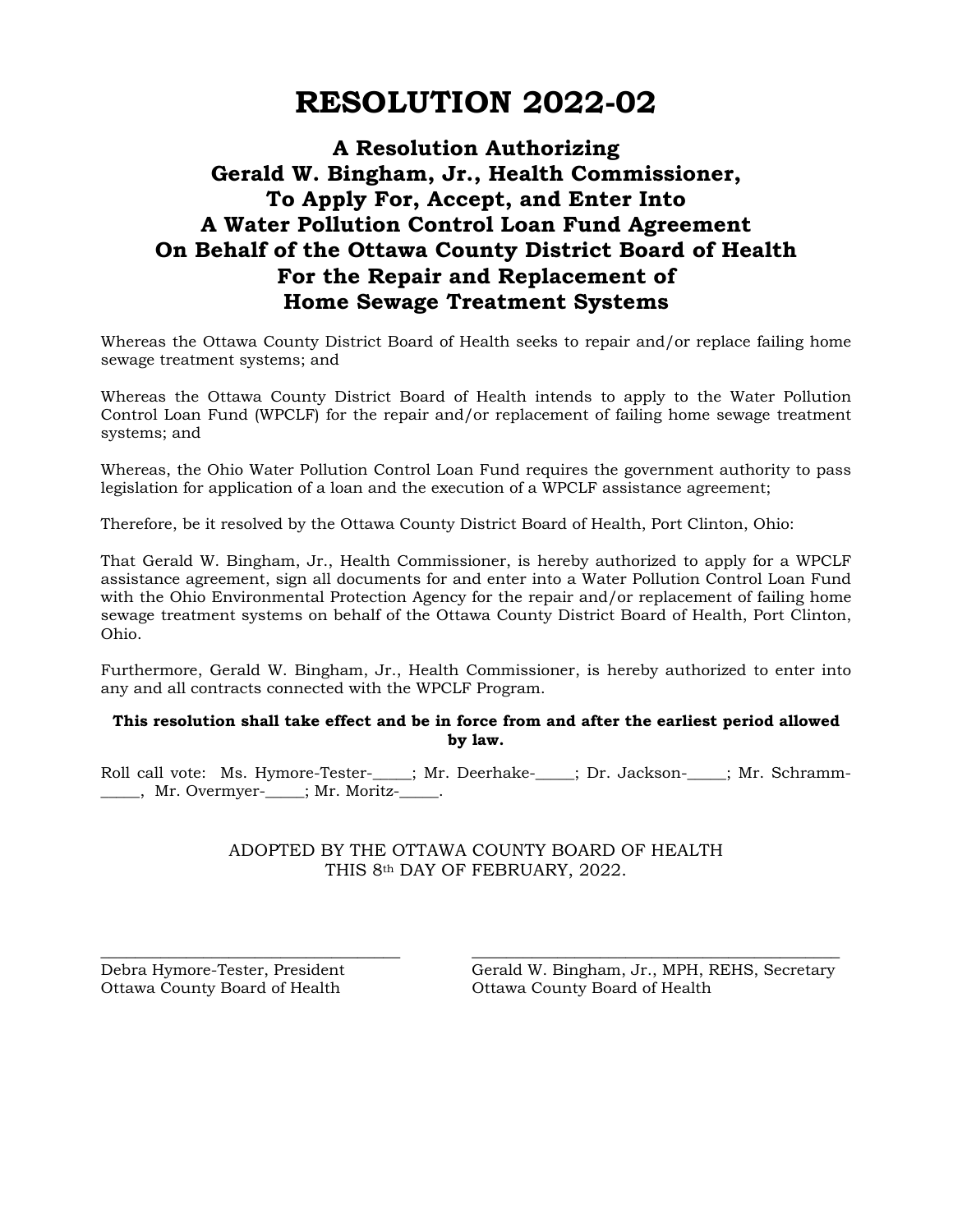#### **OTTAWA COUNTY HEALTH DEPARTMENT 2022 ADDITIONAL APPROPRIATIONS February 8, 2022**

#### **FUND:** LINE ITEM:

| AMOUNT |  |
|--------|--|
|--------|--|

| 063 Home Health | 063.0139.530800 Other        | 1,000.00 |
|-----------------|------------------------------|----------|
| 063 Home Health | 063.0139.530900 Transfer Out | 2,000.00 |
| 116 CFHS/MCHP   | 116.0104.531200 Transfer Out | 800.00   |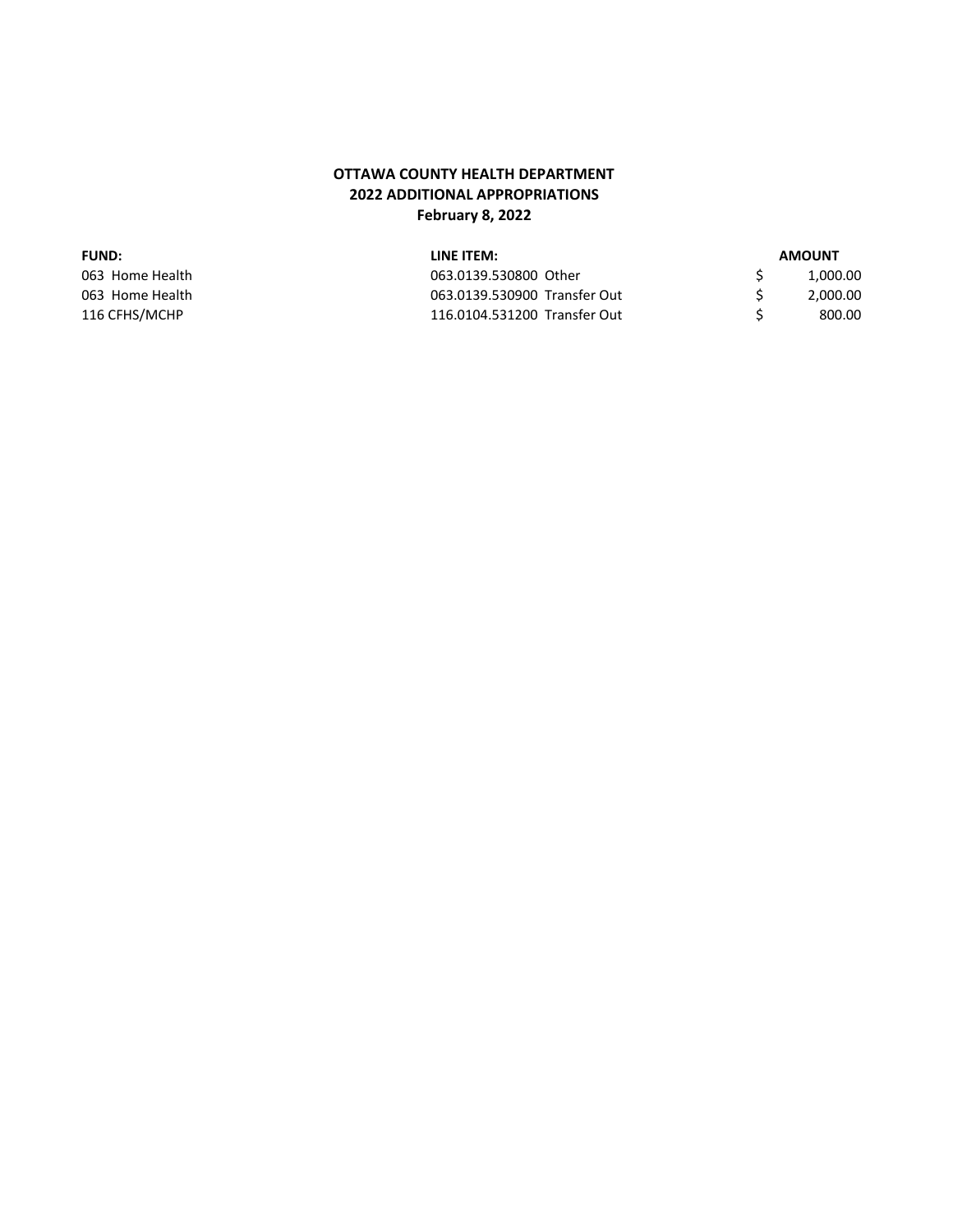### **OTTAWA COUNTY HEALTH DEPARTMENT 2021 YEAR END FUND TRANSFERS February 8, 2022**

| <b>FROM FUND:</b>               |                                       | <b>TO FUND:</b>                 |    | <b>AMOUNT</b> |
|---------------------------------|---------------------------------------|---------------------------------|----|---------------|
| 036.0081.530800 Food Service    |                                       | 004-1001-401300 Board of Health | \$ | 12,888.62     |
|                                 | 040.0084.530900 Public Health Nursing | 004-1001-401300 Board of Health |    | 37,410.59     |
| 043.0281.530100 Family Planning |                                       | 004-1001-401300 Board of Health |    | 8,969.38      |
| 045.0085.531500 Water Wells     |                                       | 004-1001-401300 Board of Health | \$ | 1,571.97      |
| 050.0087.531300 EPSDT           |                                       | 004-1001-401300 Board of Health | \$ | 826.96        |
| 061.0092.530800 MHPs            |                                       | 004-1001-401300 Board of Health |    | 181.84        |
| 063.0139.530900 Home Health     |                                       | 004-1001-401300 Board of Health | \$ | 675.49        |
| 064.0094.531200 WIC             |                                       | 004-1001-401300 Board of Health | \$ | 13,559.48     |
| 076.0142.530200 Pools           |                                       | 004-1001-401300 Board of Health |    | 548.78        |
| 090.0239.530100 Get Vaccinated  |                                       | 004-1001-401300 Board of Health | \$ | 816.22        |
| 091.0116.530800 RV/CAMPs        |                                       | 004-1001-401300 Board of Health | \$ | 818.18        |
| 115.0137.530100 Solid Waste     |                                       | 004-1001-401300 Board of Health | Ś  | 306.71        |
| 116.0104.531200 CFHS/MCHP       |                                       | 004-1001-401300 Board of Health | \$ | 22.63         |
| 117.0105.530900 Sewage          |                                       | 004-1001-401300 Board of Health | \$ | 53,577.55     |
| 119.0107.531200 PHEP (PHI)      |                                       | 004-1001-401300 Board of Health |    | 54,966.39     |
|                                 |                                       |                                 |    |               |

 $\frac{\$}{}$  187,140.79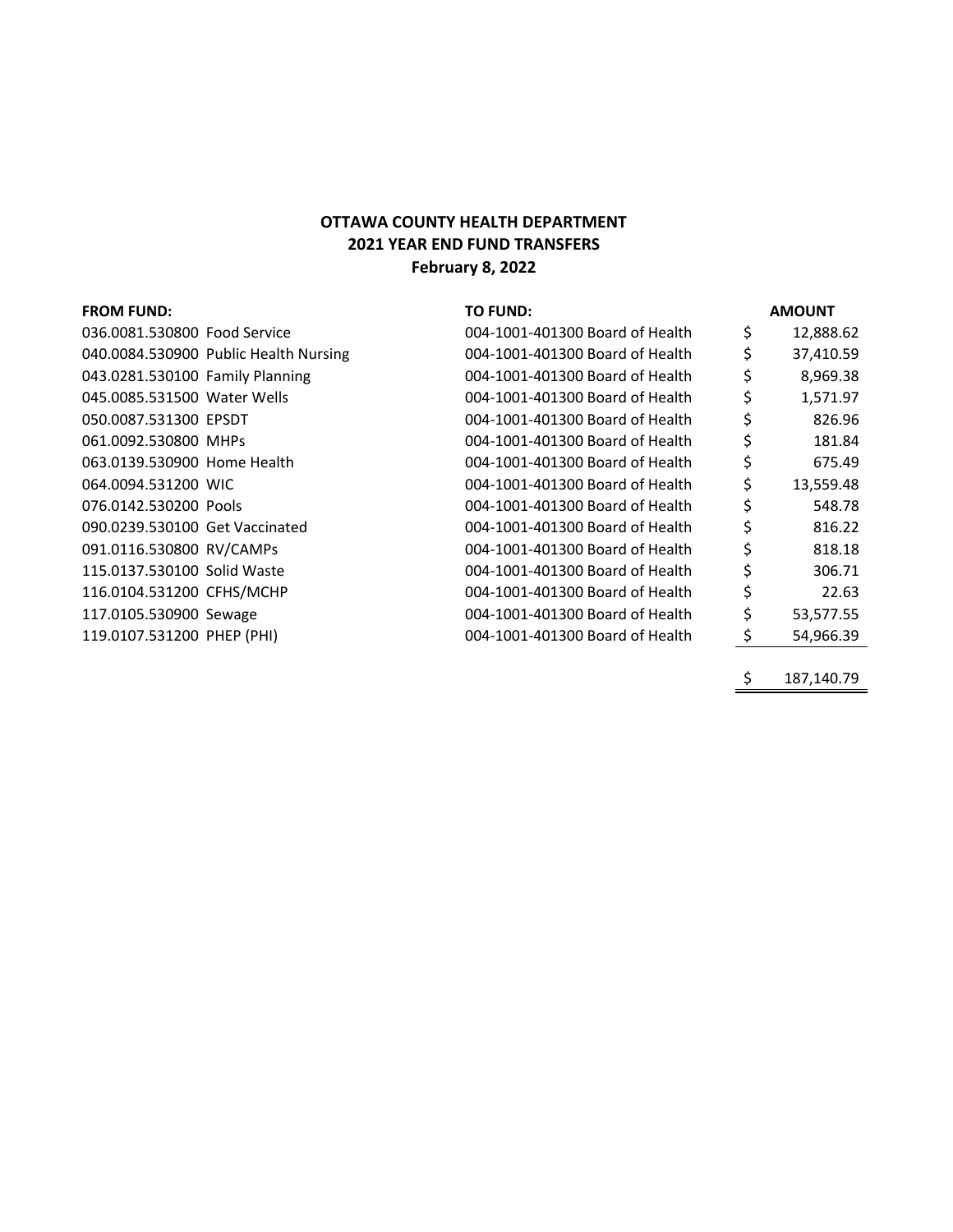# BILLS PAID FEBRUARY 2022

| AMAZON CAPITAL SERVICES, INC. | \$1,076.60 | FP MAILING SOLUTIONS                 | \$54.90    |
|-------------------------------|------------|--------------------------------------|------------|
| SUPPLIES FOR JANUARY          |            | POSTBASE LABELS                      |            |
| ANDA, INC.                    | \$33.45    | FP MAILING SOLUTIONS                 | \$2,400.00 |
| <b>IMMUNIZATION SUPPLIES</b>  |            | REFILL POSTAGE METER                 |            |
| ANDA, INC.                    | \$19.07    | <b>GLAXOSMITHLKINE</b>               | \$8,662.12 |
| RHWP CONTRACEPTIVES           |            | PEDIARIX, HAVRIX, KINRIX             |            |
| <b>BIHN</b>                   | \$143.91   | <b>GRIFFING FLYING SERVICE, INC.</b> | \$95.01    |
| TRAVEL - JANUARY              |            | <b>FLYING SERVICE</b>                |            |
| <b>BINGHAM</b>                | \$47.97    | <b>HEIN</b>                          | \$108.23   |
| TRAVEL - JANUARY              |            | TRAVEL - JANUARY                     |            |
| <b>BROWN</b>                  | \$40.95    | HYMORE-TESTER                        | \$80.00    |
| TRAVEL - JANUARY              |            | BOARD MTG 02/08/22                   |            |
| CDW-G GOVERNMENT, INC         | \$3,658.22 | <b>HYMORE-TESTER</b>                 | \$80.00    |
| <b>COMPUTER EQUIPMENT</b>     |            | FINANCE COMM 2/14/22                 |            |
| <b>CELLIER</b>                | \$42.12    | <b>JACKSON</b>                       | \$80.00    |
| TRAVEL - JANUARY              |            | BOARD MTG 02/08/22                   |            |
| CONCORDANCE HEALTHCARE        | \$22.12    | <b>MORITZ</b>                        | \$80.00    |
| SUPPLIES FOR DECEMBER         |            | BOARD MTG 02/08/22                   |            |
| <b>CROGHAN COLONIAL BANK</b>  | \$280.00   | <b>MORITZ</b>                        | \$80.00    |
| <b>NEW NOTARY-DR &amp; MD</b> |            | FINANCE COMM 2/14/22                 |            |
| <b>CROWELL</b>                | \$177.37   | NATIONAL RESTAURANT                  | \$984.61   |
| <b>RHWP SUPPLIES</b>          |            | <b>SERV SAFE MATERIAL</b>            |            |
| <b>CROWELL</b>                | \$28.08    | <b>NIESE</b>                         | \$29.84    |
| TRAVEL - JANUARY              |            | TRAVEL - JANUARY                     |            |
| <b>DANIELS</b>                | \$16.38    | OHIO DIVISION OF REAL ESTATE         | \$5.00     |
| TRAVEL - JANUARY              |            | BURIAL PERMIT                        |            |
| <b>DANIELS</b>                | \$30.00    | OTTAWA COUNTY COMMISSIONERS          | \$328.37   |
| WEB CK - DR                   |            | IT SERVICES-JANUARY                  |            |
| <b>DANIELS</b>                | \$30.00    | <b>OVERMYER</b>                      | \$80.00    |
| WEB CK - MD                   |            | BOARD MTG 02/08/22                   |            |
| <b>DEERHAKE</b>               | \$80.00    | PERRY PROTECH                        | \$61.67    |
| BOARD MTG 02/08/22            |            | OVERAGE & FINAN CHG 01/22            |            |
| <b>DEERHAKE</b>               | \$80.00    | PERRY PROTECH                        | \$80.75    |
| FINANCE COMM 2/14/22          |            | COPIER SERVICE FOR 02/22             |            |
| EKLEBERRY                     | \$2.34     | QUILL CORPORATION                    | \$628.80   |
| TRAVEL - JANUARY              |            | SUPPLIES - JANUARY                   |            |
| ERIE COUNTY GENERAL HEALTH    | \$105.00   | RIVERVIEW INDUSTRIES, INC.           | \$717.52   |
| <b>WATER SAMPLES - DEC</b>    |            | CUST. SERV FOR 01/22                 |            |
| ERIE COUNTY GENERAL HEALTH    | \$105.00   | <b>RUSH</b>                          | \$97.11    |
| <b>WATER SAMPLES - JAN</b>    |            | TRAVEL - JANUARY                     |            |
| <b>FACER</b>                  | \$328.77   | SANDATA TECHNOLOGIES                 | \$125.00   |
| TRAVEL - JANUARY              |            | HOME PRO SERVICES-FEB                |            |
| FIRELANDS REGIONAL MEDICAL    | \$46.00    | <b>SCHRAMM</b>                       | \$80.00    |
| DRG SCRN-EKLEBERRY            |            | BOARD MTG 02/08/22                   |            |
| <b>FOX</b>                    | \$4.10     | SHOPLET.COM                          | \$553.98   |
| TRAVEL - JANUARY              |            | SUPPLIES FOR DECEMBER                |            |
| FP MAILING SOLUTIONS          | \$192.00   | SHOPLET.COM                          | \$316.36   |
| POSTAGE MACH LEASE 01-04      |            | SUPPLIES FOR JANUARY                 |            |